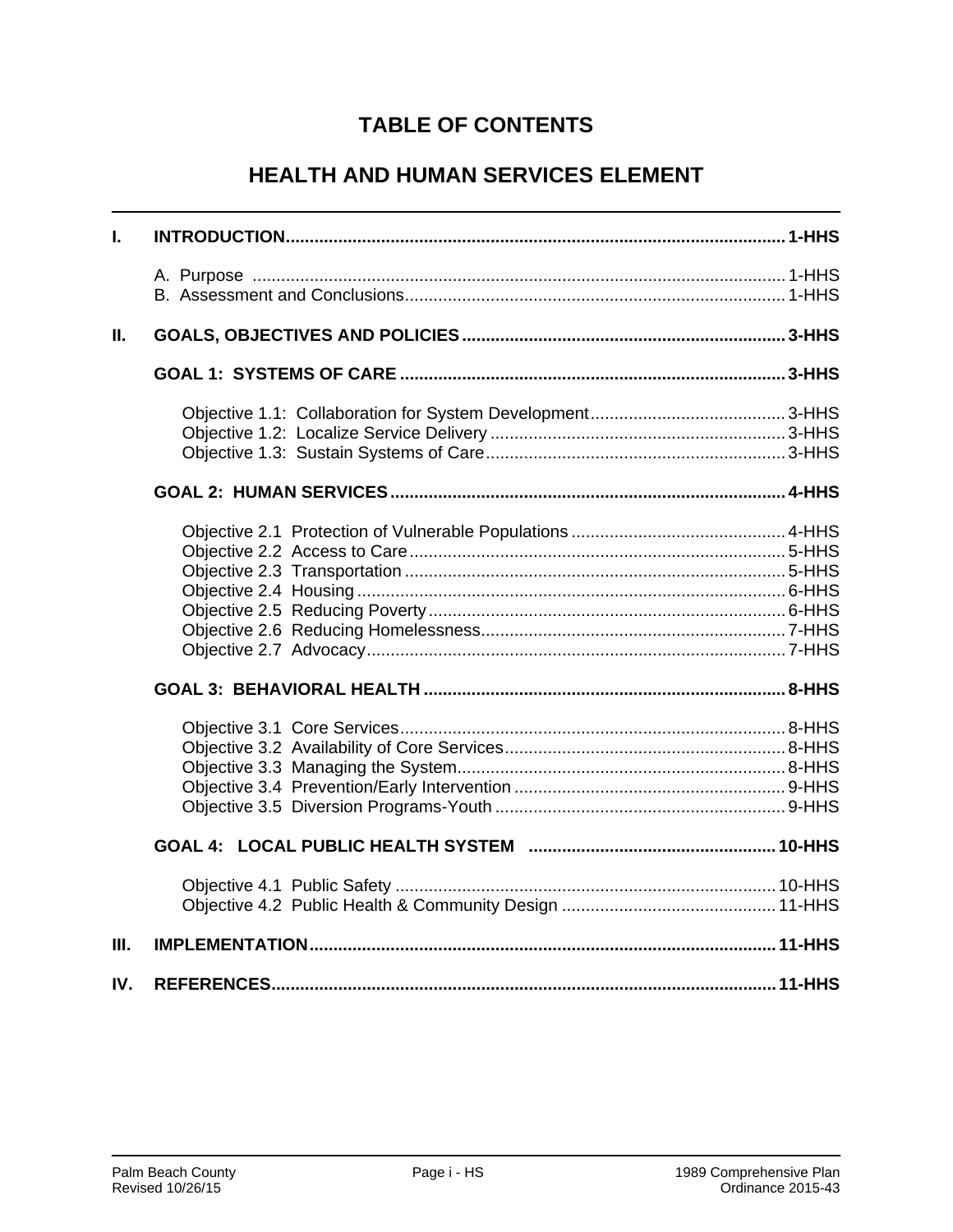*History: Adopted: 08/31/89, Ord. No. 89-17, Effective 09/11/89 Revised: 09/18/90, Ord. No. 90-32, Effective 10/04/90 Revised: 09/22/97, Ord. No. 97-33, Effective 12/03/97 Revised: 09/16/98, Ord. No. 98-43, Effective 11/12/98 Revised: 08/17/99, Ord. No. 99-29, Effective 10/14/99 Revised: 09/18/00, Ord. No. 2000-31, Effective 11/14/00 Revised: 08/27/01, Ord. No. 2001-45, Effective 10/22/01 Revised: 12/05/01, Ord. No. 2001-78, Effective 1/28/02 Revised: 08/21/03, Ord. No. 2003-42, Effective 10/27/03 Revised: 08/24/04, Ord. No. 2004-27, Effective 10/29/04 Revised: 11/28/05, Ord. No. 2005-55, Effective 01/24/06 Revised: 10/28/13, Ord. No. 2013-27, Effective 12/08/13 Revised: 10/26/15, Ord. No. 2015-43, Effective 12/04/15* 

T:\Planning\CompPlan\Elements Ineffect\Word Documents\Health-15-2.docx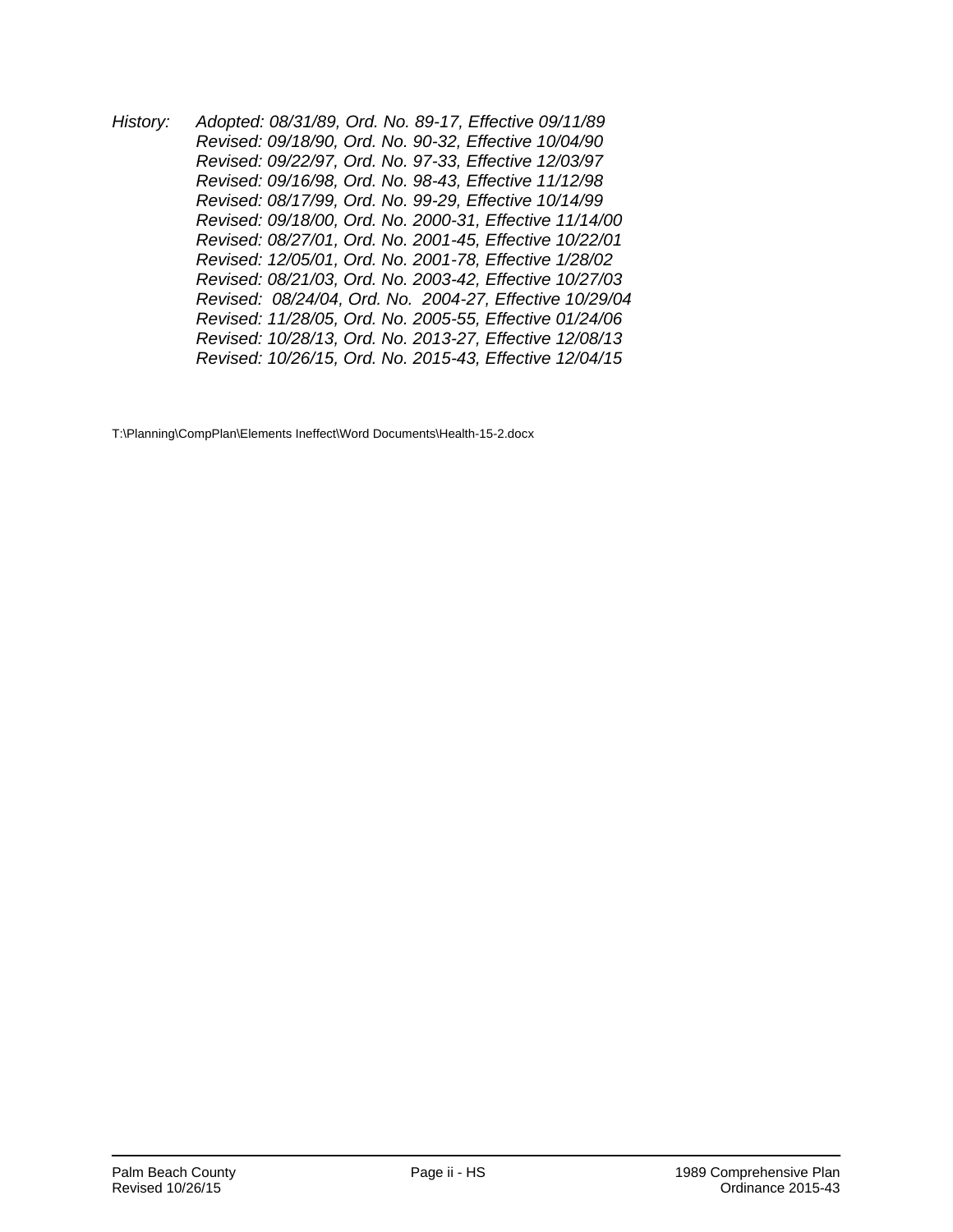# **HEALTH AND HUMAN SERVICES ELEMENT**

# **I. INTRODUCTION**

The Health and Human Services Element is an optional Element under 163.3177,F.S. Palm Beach County decided in 1989 to create this optional Element in recognition of the importance of managing the County's responsibilities of providing health and human services. This Element complies with the requirements of 163.3177,F.S. for optional Elements.

# **A. Purpose**

The purpose of the Health and Human Services Element is to assist in the development of an infrastructure to ensure availability of health and human services sufficient to protect the health, safety and welfare of Palm Beach County residents. The Element identifies the County's role in funding, providing and/or supporting the delivery of health and human services; it also defines the County's relationship with other funders and providers of services for the purpose of maximizing the resources and benefits available to Palm Beach County residents.

# **System of Care**

The Health and Human Services Element has been organized around a System of Care. A System of Care is defined as a comprehensive spectrum of behavioral health, social services, medical services and other necessary services organized into a coordinated network to meet the multiple, complex and changing needs of children, adults and seniors.

The System of Care encompasses the scope and delivery of services. The core values of the System of Care are: (1) the service delivery system is driven by the needs of the clients: (2) the services are community based, and delivered in the least restrictive environment; and (3) the services are culturally competent.

The System of Care includes the provision of a full array of services provided to meet the needs of the individual client. The client and other interested parties are included in the development of the service delivery system and collaborative systems. Finally, the System of Care provides early identification and intervention programs and services, and, advocacy for programs and services to meet the needs of children, adults and seniors.

# **B. Assessment and Conclusions**

# **History**

The Health and Human Services Element was adopted in 1989 and substantially revised in 1997 as a result of the Evaluation and Appraisal Report (EAR) and Comprehensive Plan mandates. Additional modifications to the Element were made in 1998, 1999, and 2000 based on the findings and issues contained within the EAR.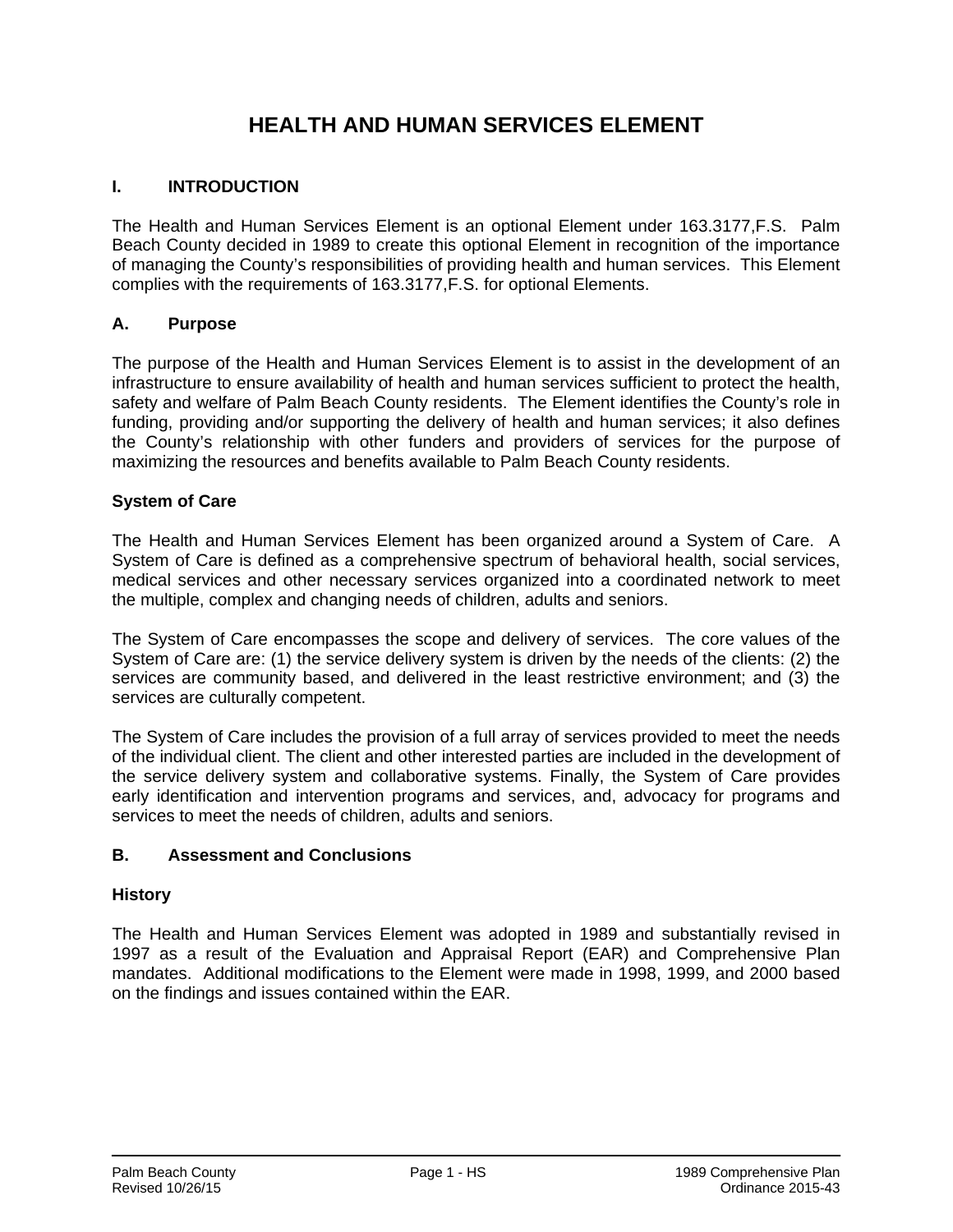# **Goals, Objectives & Policies**

The Citizens Advisory Committee on Health & Human Services (CAC), Plan Development Implementation Committee and Department of Community Services Staff organized Goals within the Element to reflect the following core values: 1) prevention, 2) self-sufficiency and economic stability, 3) sustainable systems of care, 4) integration and coordination of services and funding, 5) quality and cost-effectiveness, 6) demonstration of quality through measurable outcomes; and, 7) responsiveness to diversity in Palm Beach County.

Goals within the Element express the "vision" for health and human services while the Objectives express the "tactics" of how the vision will be accomplished. Evaluation measures that provide the means to assess progress toward the Goal, as well as provide input into planning cycles were developed. The evaluation measures addressed: data sources, data collection methods, frequency of reporting, and analysis (output vs. outcome).

Policies were drafted to ensure that Goals were attainable. Policies are the actions that specify what steps Palm Beach County Departments/Divisions will take to implement the Objectives other agencies and organizations outside the jurisdiction of the County were only cited if there was a commitment by the agency or statutory mandate to be held accountable for that action.

The CAC recognizes that Policies (actions) are time limited. They (Policies) comprise the Implementation Plan.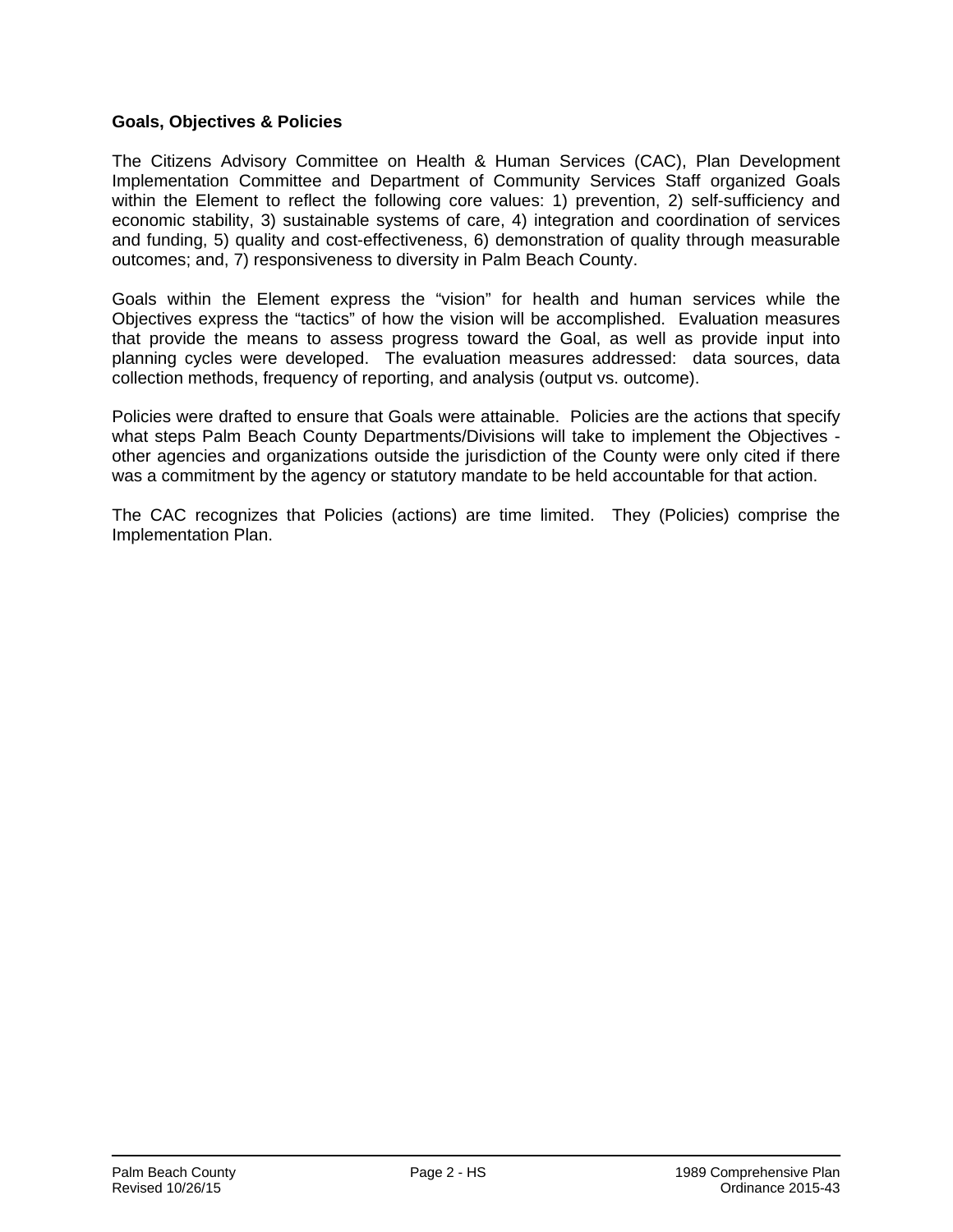# **II. GOALS, OBJECTIVES AND POLICIES**

# **GOAL 1: SYSTEMS OF CARE**

Palm Beach County shall assure the integrity of public health, behavioral health and human service systems of care, within the scope of its authority and responsibility. Such assurance requires collaboration with other organizations who plan, provide and/or fund these services.

Palm Beach County will focus on sustaining core services within the systems of care by: defining basic needs; surveying emergent/urgent needs; prioritizing resources to address the needs; and, directing benefits to the affected public.

#### **OBJECTIVE 1.1 Collaboration for System Development**

Palm Beach County will collaborate with other bodies who oversee health and human services for system development.

**Policy 1.1-a:** The County, through its CAC/HHS and in collaboration with other entities, will identify the system(s) of care for a local public health system, behavioral health and human services.

**Policy 1.1-b:** The County, through its CAC/HHS and in collaboration with other entities, will delineate the core services within the identified systems of care.

**Policy 1.1-c:** The County, through its CAC/HHS and in collaboration with other entities will assess the gaps in the systems relative to the core services.

#### **OBJECTIVE 1.2 Localize Service Delivery**

Palm Beach County will localize health and human services, and take action to affect service delivery.

**Policy 1.2-a:** The County will develop an action plan that specifies resources, capability and capacity to fill the core service gaps and/or emergent needs, appropriate to the County's responsibilities and authority.

**Policy 1.2-b:** Allocation of County funds will take into consideration core services gaps.

#### **OBJECTIVE 1.3 Sustain Systems of Care**

Palm Beach County will advocate for services and funding that sustain the systems of care.

**Policy 1.3-a:** The CAC/HHS will advise the BCC on an annual basis regarding system of care issues based on the assessment of gaps in core services.

**Policy 1.3-b:** The County will identify federal, state and other funds to address gaps in core services and seek to maximize the utilization of such funds.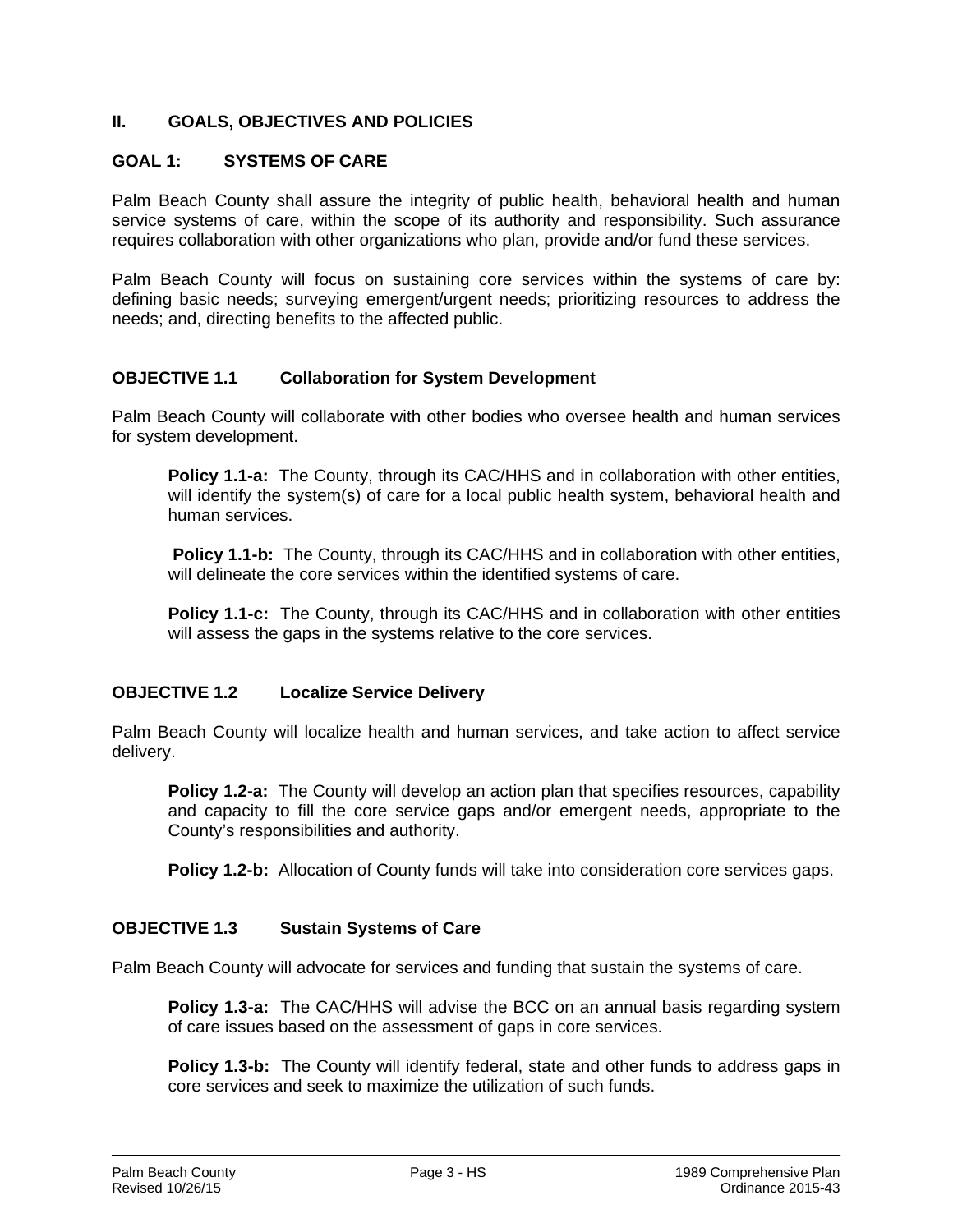# **GOAL 2: HUMAN SERVICES**

Palm Beach County will provide for, and contribute to, a continuum of human services that enhances the quality of life for all residents. Palm Beach County will also coordinate with other health and social service organizations in order to foster a seamless delivery system including other County Departments listed in the Comprehensive Plan.

#### **OBJECTIVE 2.1 Protection of Vulnerable Populations**

Palm Beach County will promote, fund and provide services that protect vulnerable populations, with specific focus on reducing the incidence of abuse, neglect and exploitation, institutionalization, and at risk status.

**Policy 2.1-a:** The County will partner with other governmental and community organizations to identify the issues affecting abuse and neglect, institutionalization and at risk status of vulnerable populations.

**Policy 2.1-b:** The County will advocate for services and funding to address the selfsufficiency and economic stability of vulnerable populations. Such efforts may include the provision of local match dollars and allocation of resources.

**Policy 2.1-c:** The Department of Community Services will coordinate and complement services with other governmental and nonprofit organizations to minimize duplication of human and fiscal resources. This will be accomplished by maintaining policies regarding eligibility determination and services.

**Policy 2.1-d:** The Division of Human Services/Veterans Services will assist eligible individuals and families attain economic stability and self-sufficiency through case management and support.

**Policy 2.1-e:** On an annual basis, the Division of Human Services/Veterans Services will establish and monitor performance standards with regard to client outcomes. These outcomes will be based on Individual Service Plans, and measured by staff caseload, service utilization and other indicators.

**Policy 2.1-f:** The Community Action Program will operate service centers which provide family self-sufficiency, emergency food and shelter, clothing and household items, utility assistance, and other support services to low income individuals and families.

**Policy 2.1-g:** The Division of Senior Services will report incidents of abuse, neglect and exploitation to the Dept. of Children and Families, Adult Protective Services. If a referral is made by Adult Protective Services to the Division of Senior Services, the Division shall respond within 72 hours for individuals designated as high risk.

**Policy 2.1-h:** As one of two lead agencies for the Area Agency on Aging (AAA), the Division of Senior Services will provide community and in-home services that enable adults age 60 and older to remain in the least restrictive setting. These services may include home delivered and congregate meals, respite care, personal care, homemaker services, adult day care, and case management for residents of northern and western Palm Beach County.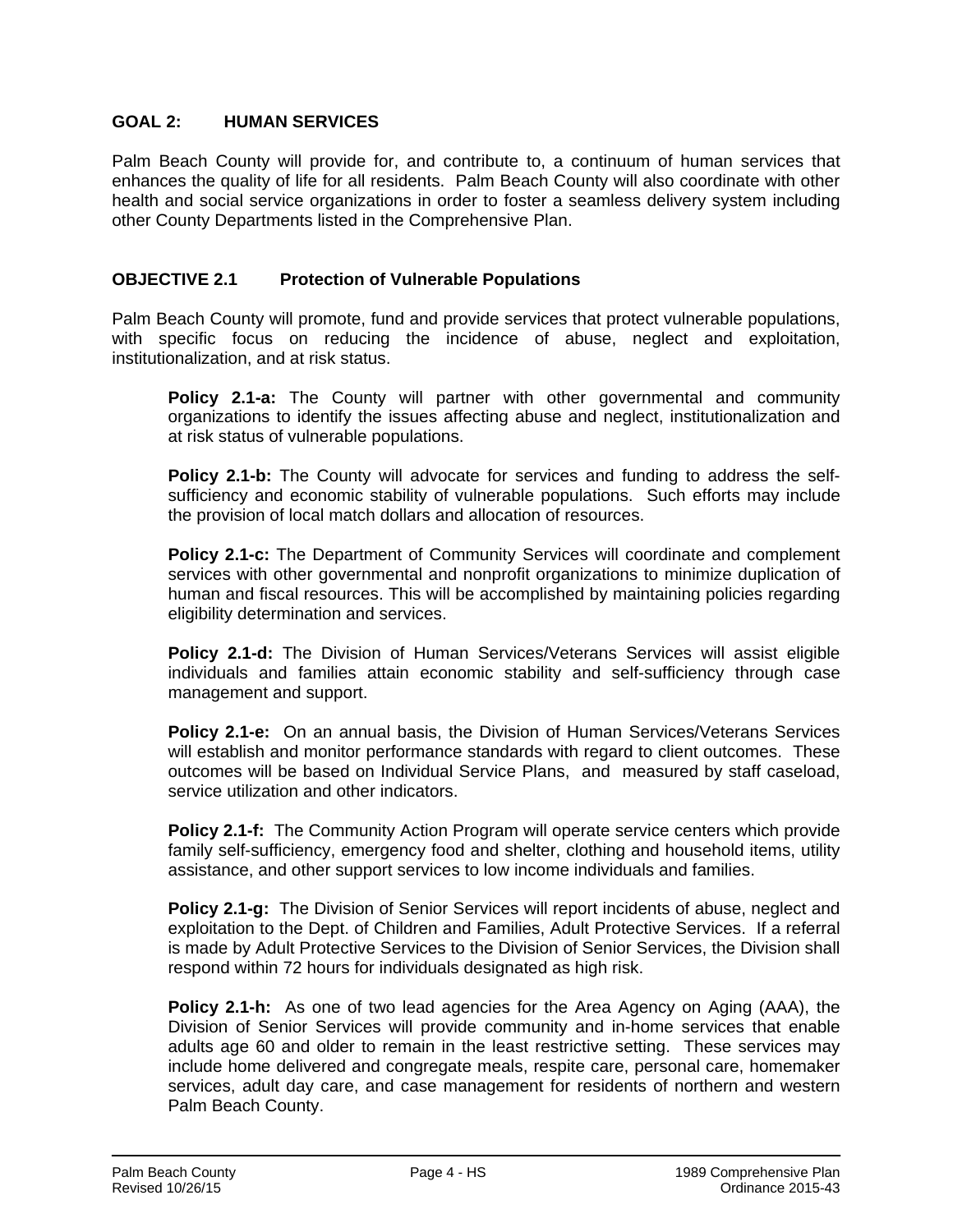**Policy 2.1-i:** The Division of Senior Services will coordinate with Ruth & Norman Rales Jewish Family Services and the Alzheimer's Community Care Association to avoid duplication of administrative processes and services by utilizing the CIRTS database for documentation.

**Policy 2.1-j:** The Palm Beach County Youth Services Department will provide prevention and intervention services to divert at risk youth from the juvenile justice system.

# **OBJECTIVE 2.2 Access to Care**

Palm Beach County will promote and provide services that improve access to affordable health care.

**Policy 2.2-a:** The Department of Community Services will coordinate with the Health Care District as a collaborative agency to issue temporary eligibility for pharmaceutical and physician services (as defined in the benefits option) for its clients.

**Policy 2.2-b:** The Division of Human Services/Veterans Services will provide technical assistance to veterans with regard to applying for medical benefits.

**Policy 2.2-c:** Palm Beach County will collaborate with other community partners in providing health services to enrolled children, including medical, dental, mental health, vision, hearing, and developmental assessment and therapies.

**Policy 2.2-d:** The County will administer and monitor grant compliance with the Ryan White program (Part A). Contracted health services include medical, dental, mental health, substance abuse, home health care and case management.

# **OBJECTIVE 2.3 Transportation**

Palm Beach County will support initiatives that expand and improve service to persons who need public transportation. Such efforts will be consistent with the goals and objectives delineated in the Transportation Element.

**Policy 2.3-a:** The Department of Community Services will collect and analyze data from departmental information systems and other qualitative means with regard to transportation needs of clients.

**Policy 2.3-b:** The Department of Community Services will share data with Palm Tran regarding the needs of clients who are transportation disadvantaged.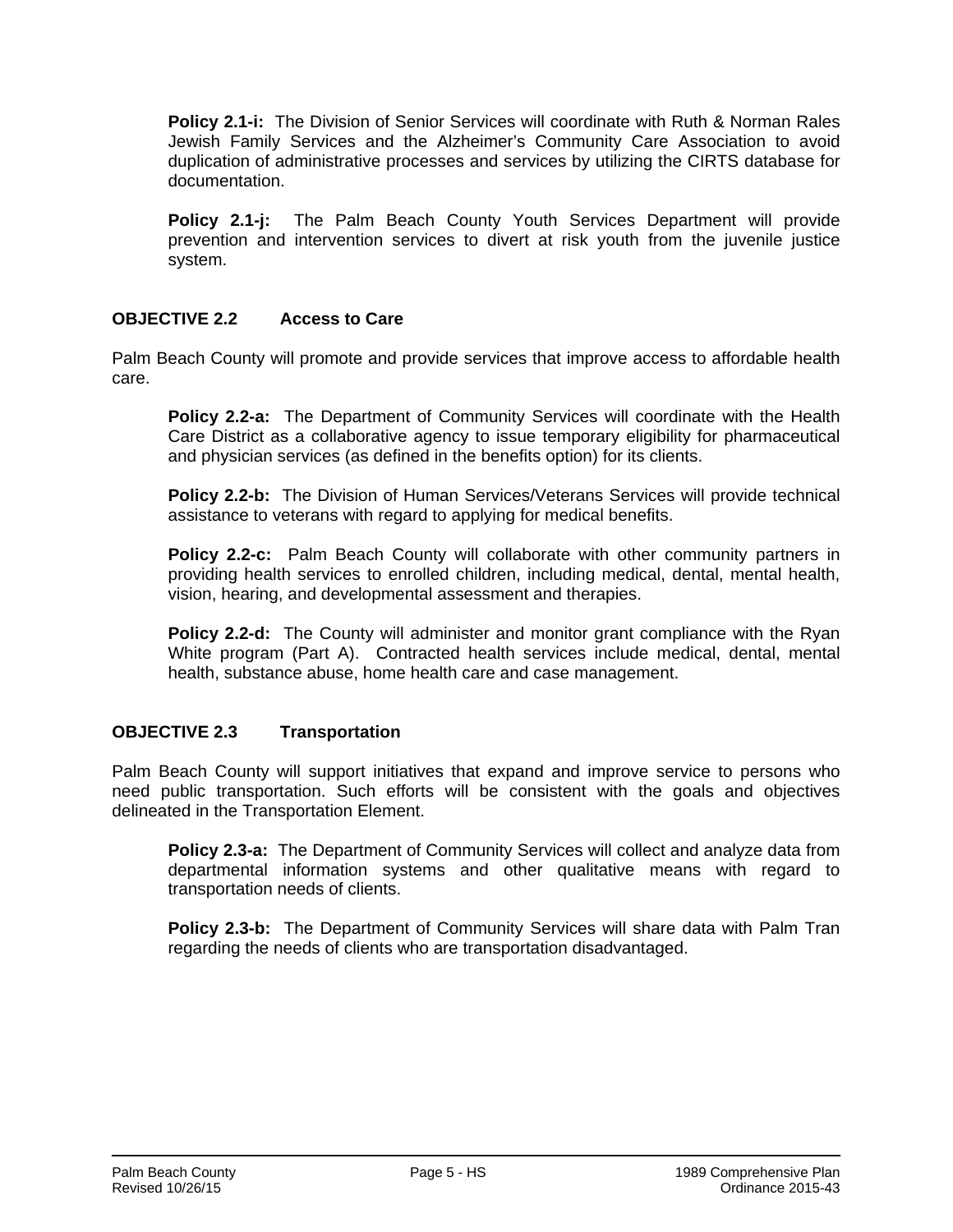#### **OBJECTIVE 2.4 Housing**

Palm Beach County will support initiatives that expand the supply of affordable housing and reduce the incidence of substandard housing. Such efforts will be consistent with the goals and objectives delineated in the Housing Element and the Ten Year Plan to End Homelessness in Palm Beach County as amended.

**Policy 2.4-a:** The Department of Community Services will collect and analyze data from departmental information systems and other qualitative means with regard to housing needs of clients.

**Policy 2.4-b:** The Department of Community Services will share data and coordinate with applicable County Departments/Divisions such as the Department of Economic Sustainability and Division of Code Enforcement in their efforts to plan and fund affordable housing and enforce housing standards.

#### **OBJECTIVE 2.5 Reducing Poverty**

Palm Beach County will promote, fund and provide initiatives that reduce the incidence of poverty. Such efforts will be consistent with the goals and objectives delineated in the Economic Sustainability.

**Policy 2.5-a:** The County will advocate services and funding to address self-sufficiency and economic stability. Such efforts may include the provision of local match dollars and allocation of resources.

**Policy 2.5-b:** The Department of Community Services will collect and analyze data from departmental information systems and other qualitative means with regard to economic needs of clients.

**Policy 2.5-c:** The Adult Migrant and Seasonal Farmworker Program will assist eligible individuals to learn new employment skills. This will be accomplished by providing basic/job skills training, job readiness, high school equivalency preparation, counseling and support.

**Policy 2.5-d:** *Deleted in Amendment Round 04-1.* 

**Policy 2.5-e:** The Department of Community Services will share data with the Office of Economic Sustainability and other organizations who plan and develop economic growth and job training.

**Policy 2.5-f:** The County will provide local match funds for Title 20 subsidized child care. The purpose of this match to provide economic support to low-income, working parents.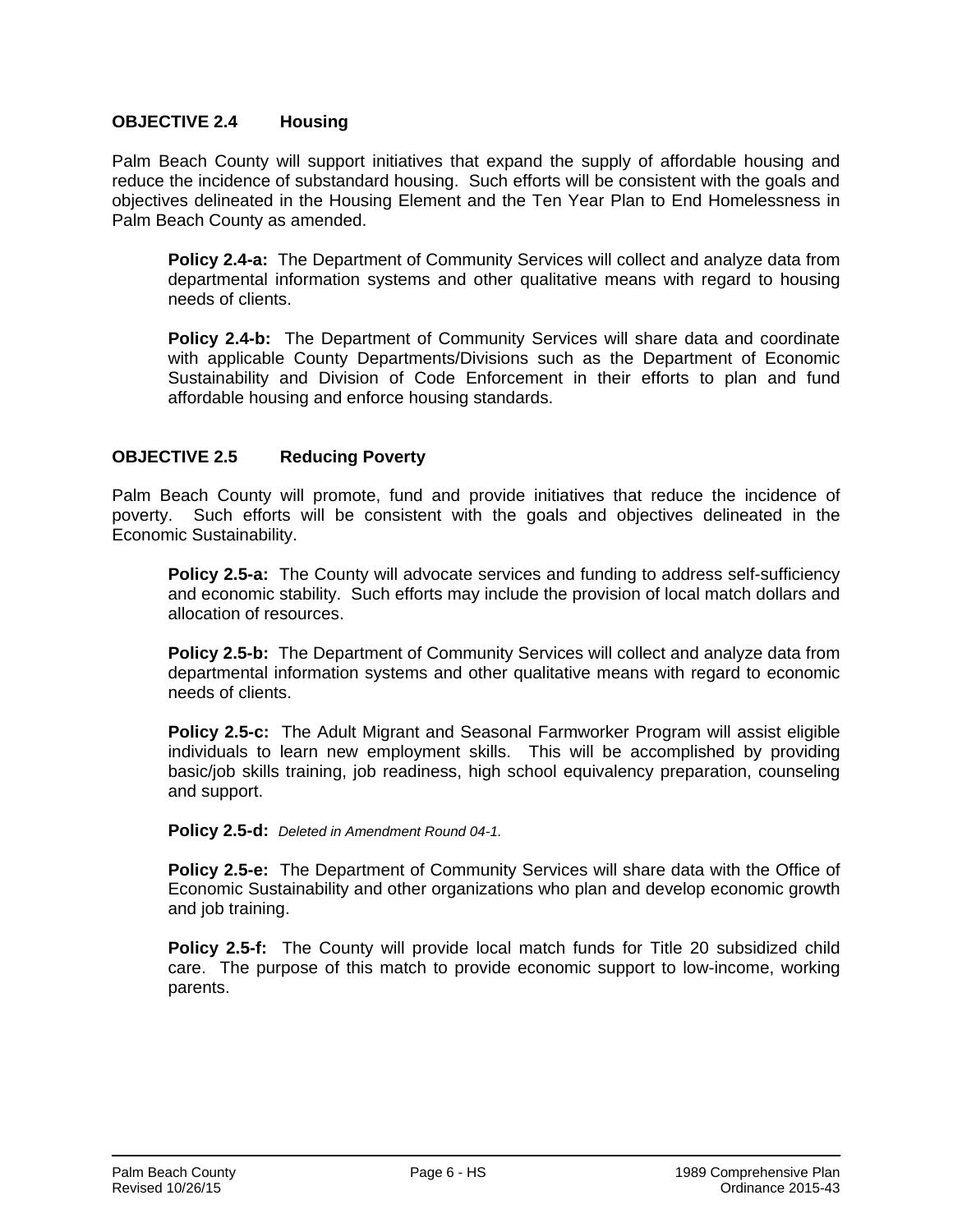# **OBJECTIVE 2.6 Reducing Homelessness**

Palm Beach County will fund and provide prevention and intervention services that reduce the incidence of homeless individuals and families. Such efforts will be consistent with the goals and objectives delineated in the Housing Element and the Ten-Year Plan to End Homelessness in Palm Beach County as amended.

**Policy 2.6-a:** On an annual basis, the Division of Human Services will participate in the assessment of utilization levels, need, and service gaps, and the delineation of roles and responsibilities among providers who serve homeless individuals and families in Palm Beach County. This assessment will be used to apply for HUD and other funds to serve the homeless, as well as avoid duplication of effort and resources among providers.

**Policy 2.6-b:** The Division of Human Services will assist homeless individuals (emancipated minors and adults over age 18) by providing eviction prevention services, outreach and assessment services, emergency shelter and permanent housing. Eligible individuals may be referred for self-sufficiency services within the Division.

**Policy 2.6-c:** The Division of Human Services will serve as the Collaborative Applicant with the Palm Beach County Homeless Continuum of Care.

**Policy 2.6-d:** The Division of Human Services will utilize the Client Management Information System database for documentation to avoid duplication of administrative processes and transmit pertinent client information across the continuum of care.

**Policy 2.6-e:** The Division of Human Services will serve as the contract monitor for the County's Homeless Resource Center which is the central point of access for homeless services.

# **OBJECTIVE 2.7 Advocacy**

Palm Beach County will evaluate and advocate programs and services that enable those affected by reform initiatives to maintain or improve family and economic stability and selfsufficiency.

**Policy 2.7-a:** The Division of Human Services/Veterans Services staff will assist clients in applying for benefits (State and local service systems) and will advocate for receipt of benefits.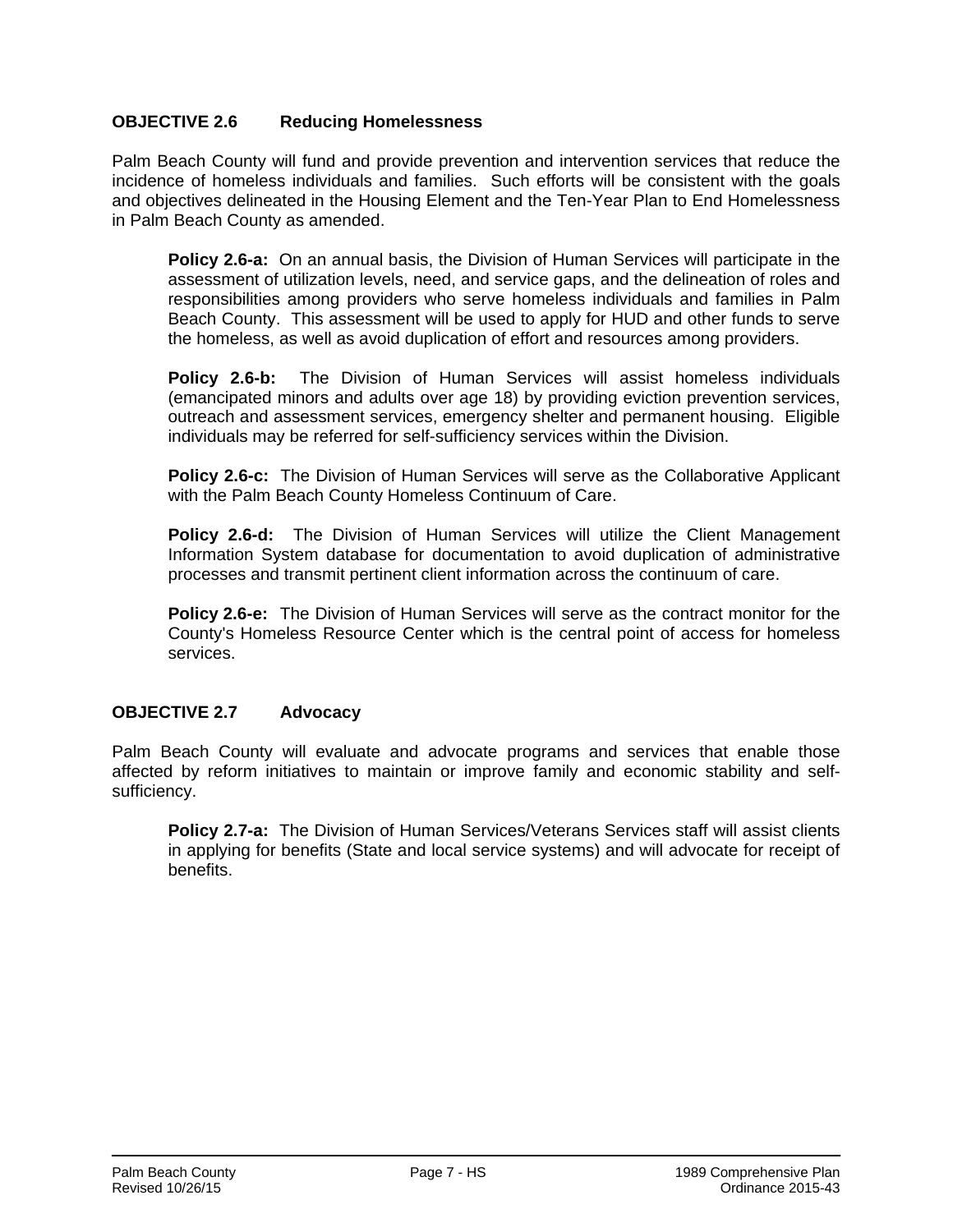# **GOAL 3: BEHAVIORAL HEALTH**

Palm Beach County will support a behavioral health integrated system of care, which provides a continuum of services from prevention through treatment, thereby promoting the health, safety and quality of life for children, adults, and seniors.

#### **OBJECTIVE 3.1 Core Services**

Palm Beach County will participate in funding core behavioral health treatment services to assure the health, safety and quality of life of its residents.

**Policy 3.1-a:** In collaboration with community partners, Palm Beach County will identify its role and responsibility with respect to funding core behavioral health provisions and treatment services.

**Policy 3.1-b:** The Department of Community Services will make recommendations about funding for behavioral health services on an annual basis to the Board of County Commissioners.

#### **OBJECTIVE 3.2 Availability of Core Services**

Palm Beach County will collaborate with other behavioral health treatment funders to periodically assess the availability of core behavioral health treatment services for all residents.

**Policy 3.2-a:** The assessment of core behavioral health treatment services as defined by SAMHSA will be reviewed by the Palm Beach County Department of Community Services and Citizens Advisory Committee on Health and Human Services on a periodic basis.

#### **OBJECTIVE 3.3 Managing the System**

Palm Beach County will promote attributes of a system of care for behavioral health.

**Policy 3.3-a:** The Palm Beach County Department of Community Services will coordinate the County's participation in a comprehensive integrated system of care.

**Policy 3.3-b:** The Palm Beach County Department of Community Services will collaborate with other behavioral health funders to achieve uniformity and standardization of administrative contracting and community-based outcomes.

**Policy 3.3-c:** Palm Beach County will support the integration of behavioral and physical health services by focusing on care coordination across treatment stages and modalities in the system of care.

**Policy 3.3-d:** The Citizens Advisory Committee on Health and Human Services and the Department of Community Services will provide a forum for collaboration on behavioral health system of care issues.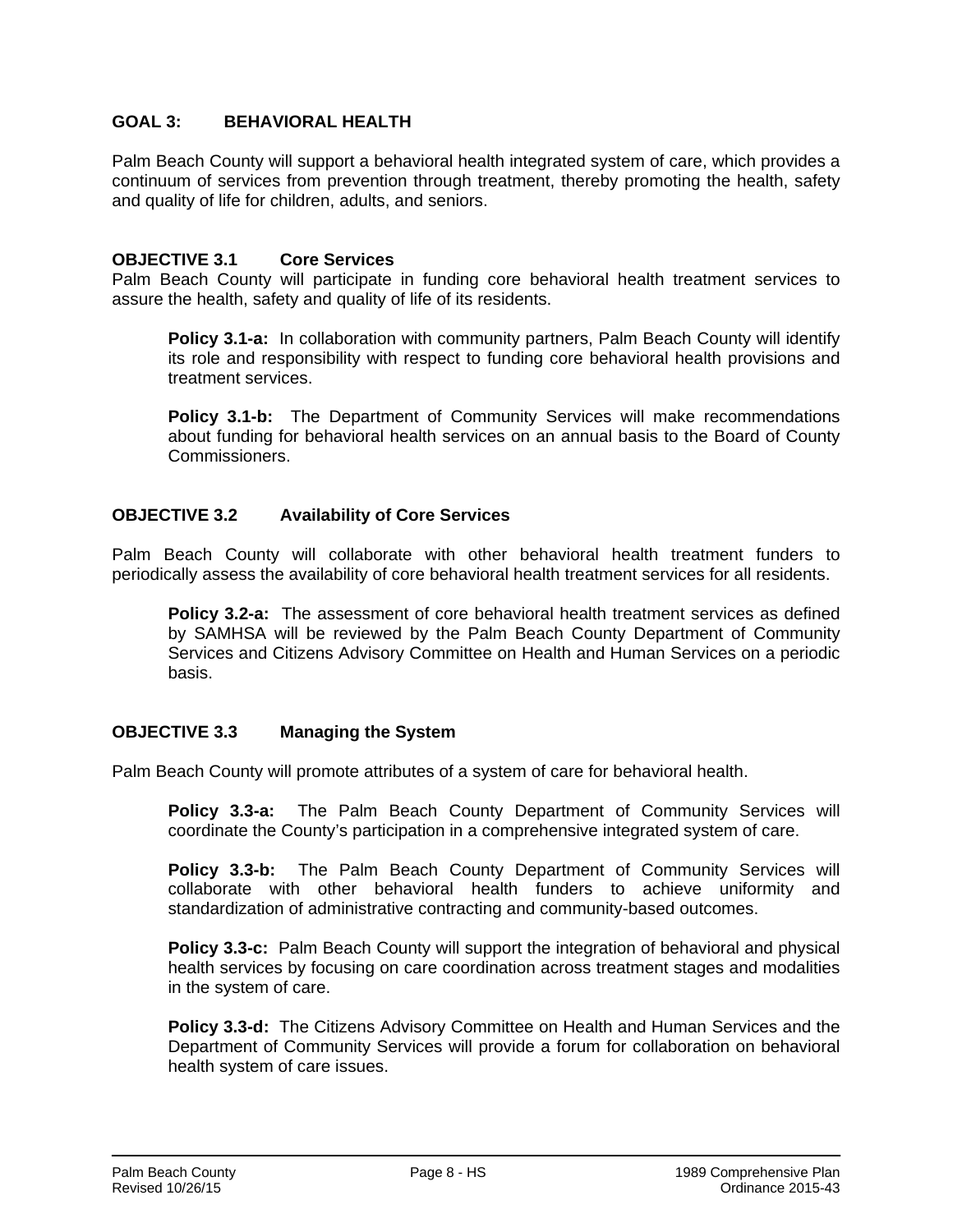# **OBJECTIVE 3.4 Prevention/Early Intervention**

Palm Beach County will support prevention/early intervention efforts in collaboration with other community partners.

**Policy 3.4-a:** The Palm Beach County Department of Community Services and the Citizens Advisory Committee on Health and Human Services in collaboration with other community partners will define prevention/early intervention activities.

**Policy 3.4-b:** The Palm Beach County Youth Services Department will reach out to the School Board, law enforcement, community agencies, and mental health providers, in order to identify youth in need of the Department's services and to make referrals to other providers/agencies as appropriate.

**Policy 3.4-c:** The Palm Beach County Youth Services Department will provide parent skills building and other services as needed to prevent development of issues, which would lead to behavioral health problems.

**Policy 3.4-d:** The Palm Beach County Youth Services Department will provide a program of family therapy for "at-risk" adolescents both in residential treatment and in community treatment.

#### **OBJECTIVE 3.5 Diversion Programs-Youth**

Palm Beach County will provide or fund programs to enable youth to avoid institutionalization and/or incarceration.

**Policy 3.5-a:** The Palm Beach County Youth Services Department will provide services to divert "at-risk" youth to prevent entry into the Juvenile Justice system or hospitalization.

**Policy 3.5-b:** The Criminal Justice Commission will support Diversion programs including youth violence, alternatives to incarceration and diversion programs offered at the Juvenile Assessment Center.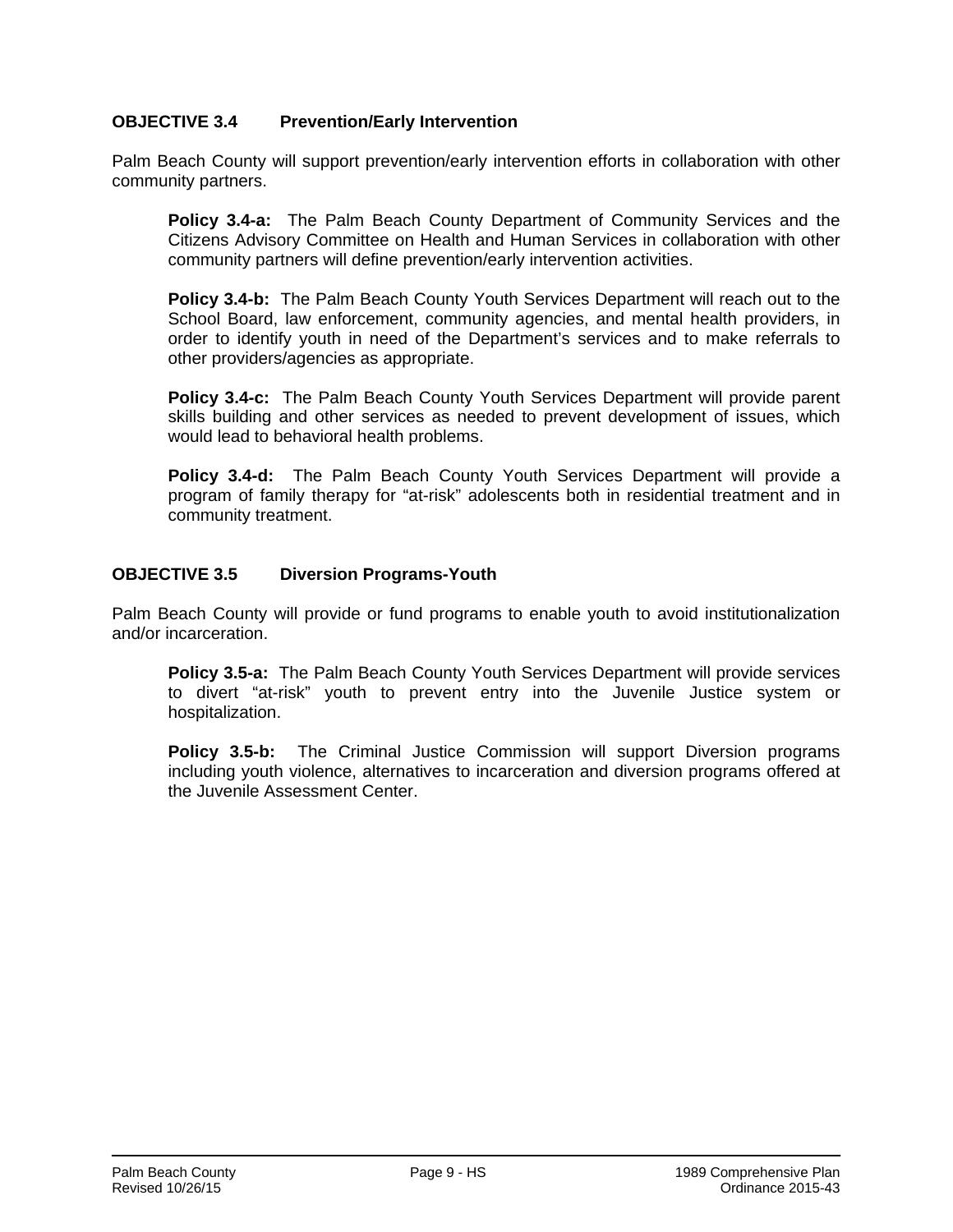# **GOAL 4: LOCAL PUBLIC HEALTH SYSTEM**

Palm Beach County shall promote, protect, maintain and improve the health and safety of its residents and visitors. This will be accomplished by being a key participant in a local public health system.

The responsibilities of the participants in a local public health system include: monitoring population health status; investigating and diagnosing community health problems and hazards; implementing prevention strategies; linking people with needed personal health services; assuring a competent health care and safety workforce; promoting mechanisms to evaluate effectiveness and quality of health services; mobilizing partnerships to identify and solve health and safety problems; policy development; and, enforcement of laws and regulations that protect health and safety.

#### **OBJECTIVE 4.1 Public Safety**

Palm Beach County will be a lead organization for the preservation of public safety and the enforcement of laws and regulations that protect health and safety. As a lead organization, Palm Beach County will establish cooperative and contractual linkages with federal, state and local organizations to fulfill its role and assure the integrity of the local public health system.

**Policy 4.1-a:** Palm Beach County will maintain a safe work environment for its employees and visitors to County facilities.

**Policy 4.1-b:** Palm Beach County will protect residents and visitors from environmental hazards in public, private and recreational areas.

**Policy 4.1-c:** Palm Beach County will collaborate with agencies who survey health status, plan and provide services, and monitor systems of care, in order to improve service delivery and health outcomes for recipients of County services.

**Policy 4.1-d:** Palm Beach County will support programs, provide services and collaborate with other organizations with respect to the prevention and intervention of identified population-based health and safety issues.

**Policy 4.1-e:** Palm Beach County will enforce regulations and laws that protect the health and safety of its residents and visitors.

**Policy 4.1-f:** Palm Beach County will support and fund initiatives that train and retain health workers and safety officers.

**Policy 4.1-g:** Palm Beach County will protect the safety of its residents and visitors by developing disaster and emergency management plans and maintaining and implementing programs and services supportive of those plans.

**Policy 4.1-h:** Palm Beach County will evaluate and advocate program and services that enable those affected by reform initiatives to maintain or improve their health status and reduce safety risks.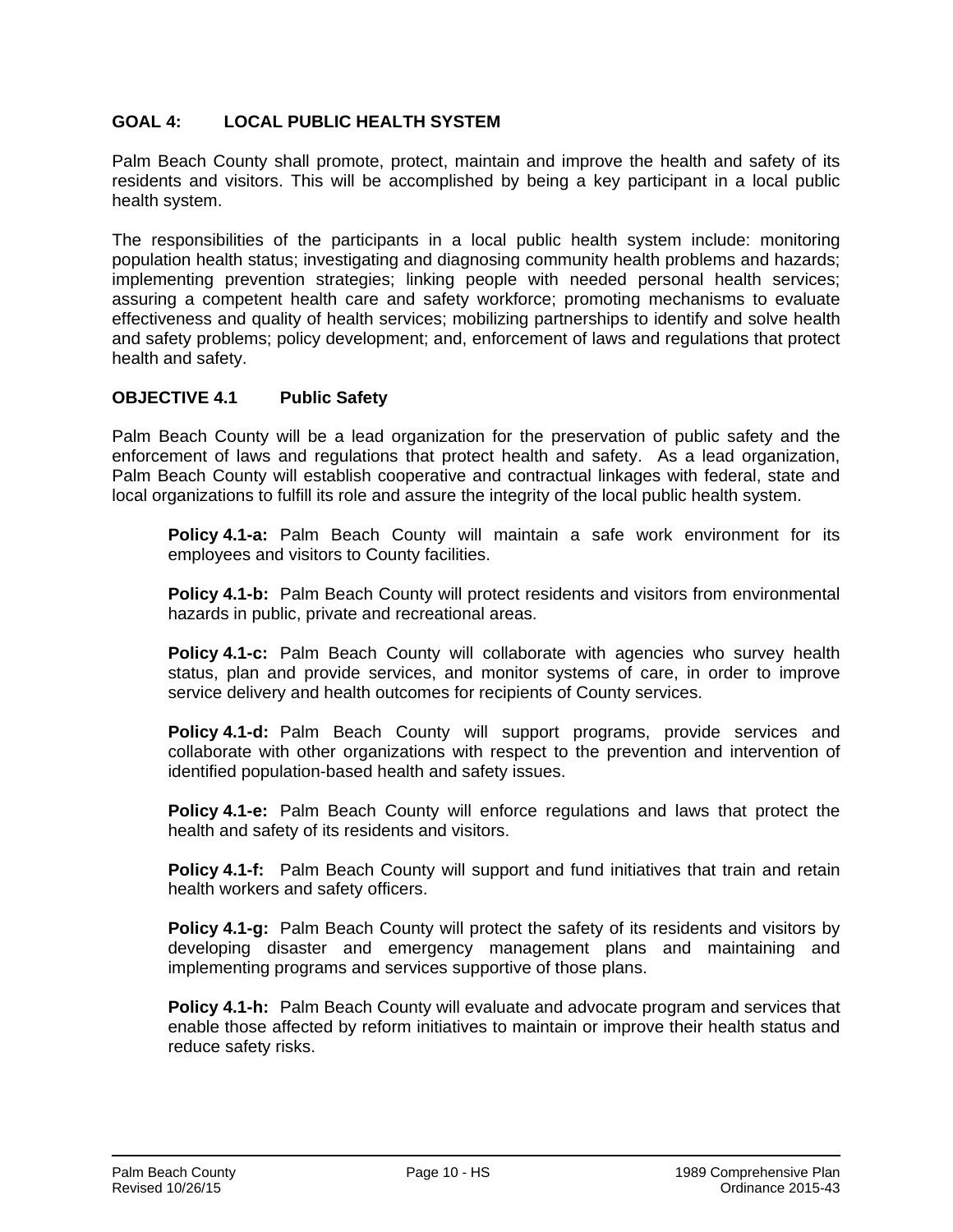# **OBJECTIVE 4.2 Public Health & Community Design**

Palm Beach County will recognize and encourage community design principles that provide opportunities for physical activity, thereby, promoting public health.

**Policy 4.2-a:** Palm Beach County, in collaboration with the County Health Department, will seek, during the development review process, to advance the incorporation of community design principles that encourage physical activity through promotion of strategies, when appropriate, including, but not limited to:

- 1. Utilization of non-motorized transportation modes;
- 2. Location of public facilities accessible by multiple transportation modes;
- 3. Availability and maintenance of quality pedestrian paths or sidewalks;
- 4. Provision of street furniture and lighting enhancements;
- 5. Provision of civic and recreational facilities;
- 6. Establishment of interconnectivity between like development projects through vehicular and/or pedestrian cross access; and
- 7. Provision of pedestrian and bicycle linkages between existing residential and non-residential land uses.

#### **III. IMPLEMENTATION**

Implementation of the Health and Human Services Element is the responsibility of the Palm Beach County Department of Community Services. Implementation will be consistent with the directives from the Board of County Commissioners and County Administration, which will include consideration of recommendations from the Citizens Advisory Committee on Health and Human Services.

#### **Evaluate Health and Human Service Progress (Citizens Advisory Committee on Health and Human Services)**

The Citizens Advisory Committee on Health and Human Services shall report progress and implementation of the Health and Human Services Element to the Board of County Commissioners on an annual basis.

#### **Evaluate Health and Human Service Progress (Department of Community Services)**

The Department of Community Services shall report progress and implementation of the Health and Human Services element to the Department of Planning, Zoning and Building or other applicable parties as required by the Palm Beach County Comprehensive Plan.

# **IV. REFERENCES**

#### **A. Plan Cross-References:**

Cross-references have been indicated after several Goals, Objectives and Policies in the form of footnotes.

T:\Planning\CompPlan\Elements Ineffect\Word Documents\Health-15-2.docx